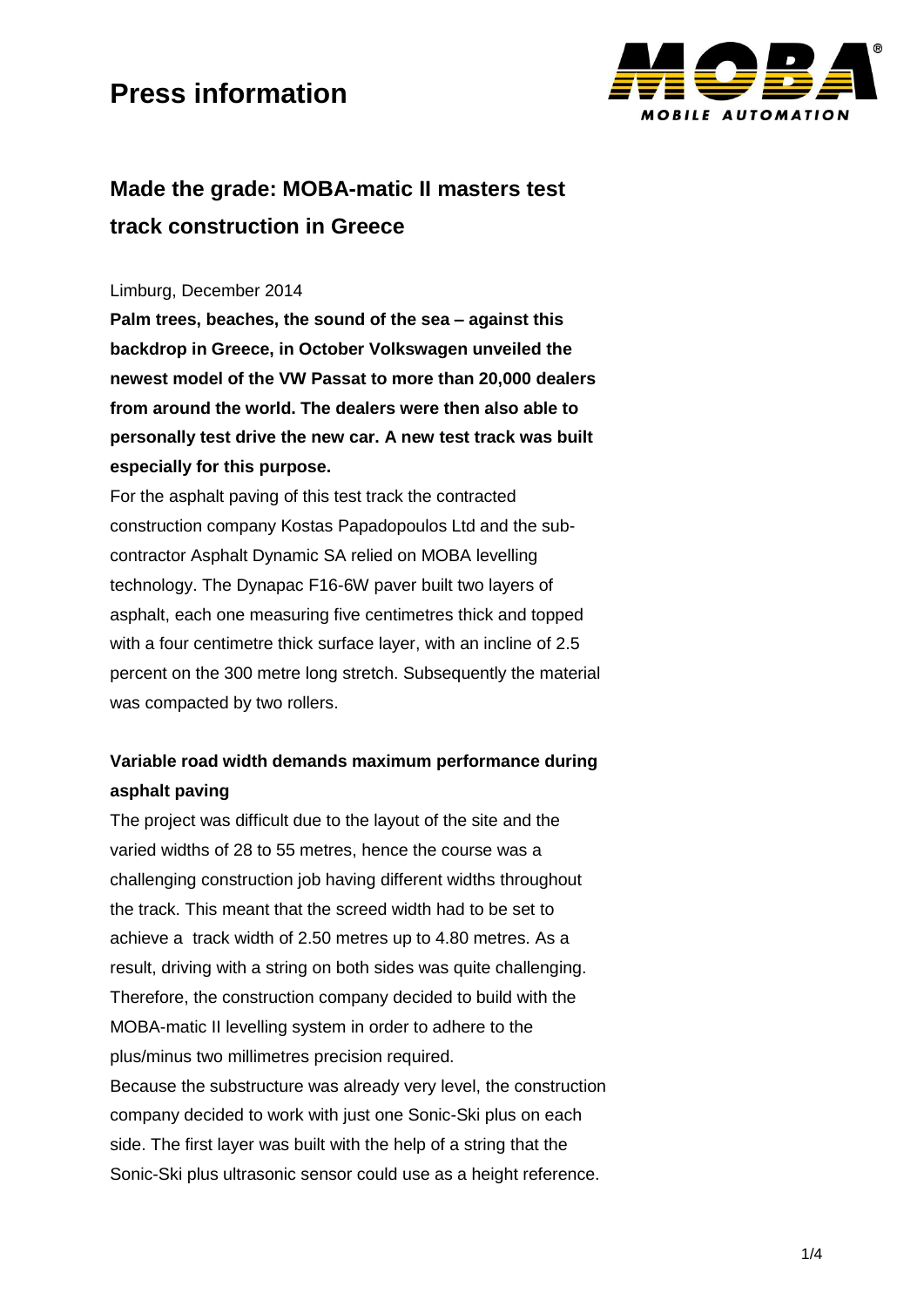

While putting down the second layer and the surface layer, the "Ground Sensing" mode – hence the scanning of the substrate – was set using the MOBA-matic II control panel so that the Sonic-Ski plus, which operates contact-free, could essentially use the previously laid substrate as a reference and copy the height.

#### **Ease of operation, precise results of the levelling system**

The system is very easy to use. John Karizonis from MOBA dealer MOBACT who installed the system: "In just a few hours the screed operator had already memorised the functions of the new control panel. It is really easy to use, even for untrained operators".

What does the customer like about the system? "The system itself", is the simple and yet so significant answer from Panos Tatoulis, who worked with the MOBA system for the first time. "The result was extremely precise when we worked with the string, but just as much so when building without a string. As such, we not only saved time but also a lot of material. And we required fewer people on the paver. Consequently we could assign two persons to other tasks at the construction site". Kostas Papadopoulos was then also very satisfied with the result of the track. There was no problem whatsoever adhering to the required planarity and the contractors got the job done within the stipulated construction time – so the cars could be tested on the new track.

#### **About MOBA**

With more than 40 years of experience in the development and manufacture of measurement and control technology, identification and weighing systems for construction machines and waste disposal vehicles, MOBA is a globally recognised expert in the field of mobile automation. MOBA is one of the leading system specialists and OEM partners in the industry. With headquarters in Limburg, branch offices in Dresden,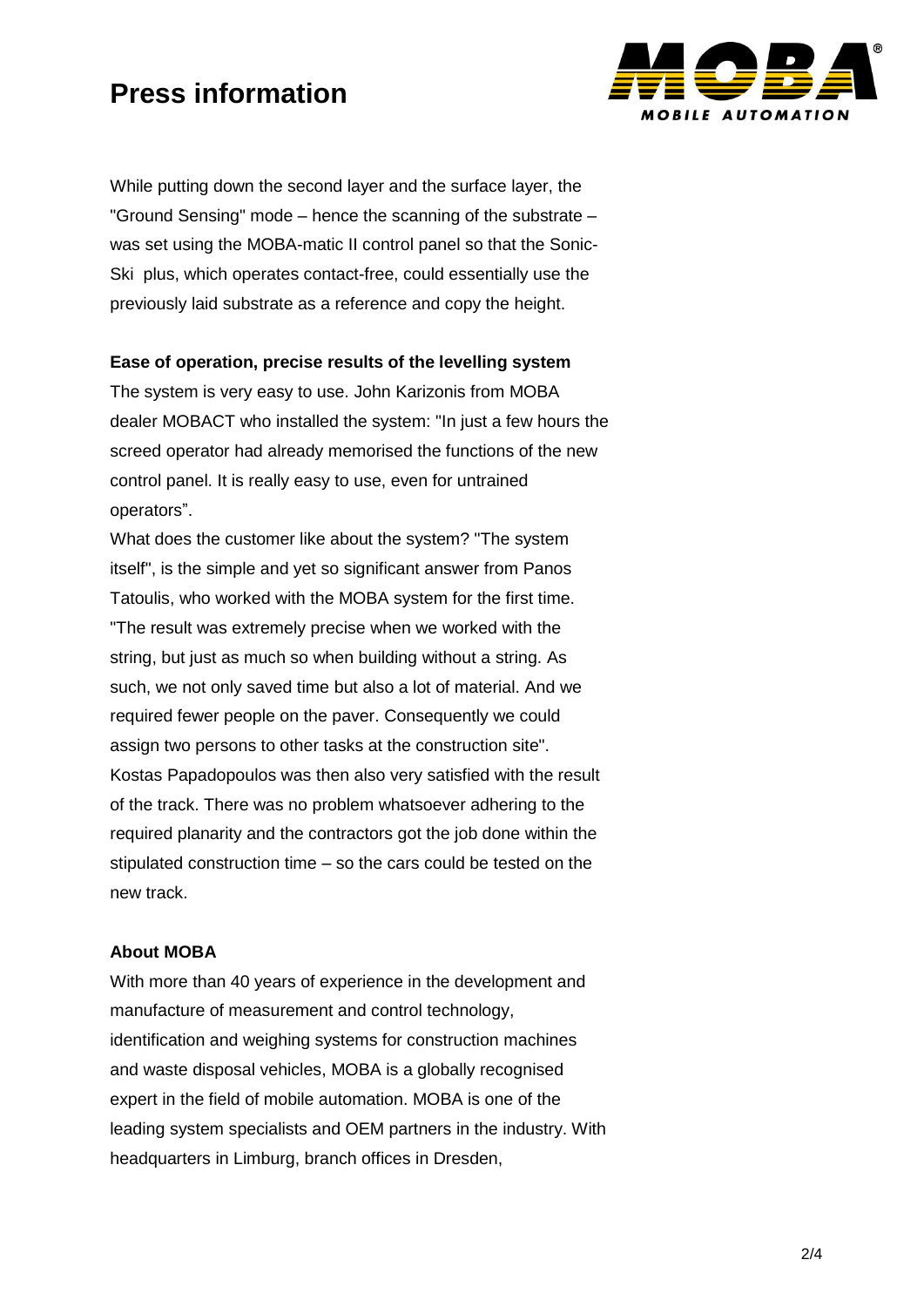

Langenlonsheim and Merenberg as well as eight subsidiaries and an international dealer network, MOBA is present in all large growth markets. Company sales have grown from 23 million euros in 2003 to nearly 50 million euros in 2013 and the number of employees have increased from 185 to 465



*Test track construction in Greece with the MOBAmatic II levelling system*



*Thanks to the night-time design of the MOBAmatic II control panel, operating it in the dark is no problem*



*The Sonic-Ski plus ultrasonic sensor can use both a cable or the substrate as a reference*

Photos: MOBA

Further information and downloads of press texts and images available at www.moba.de.